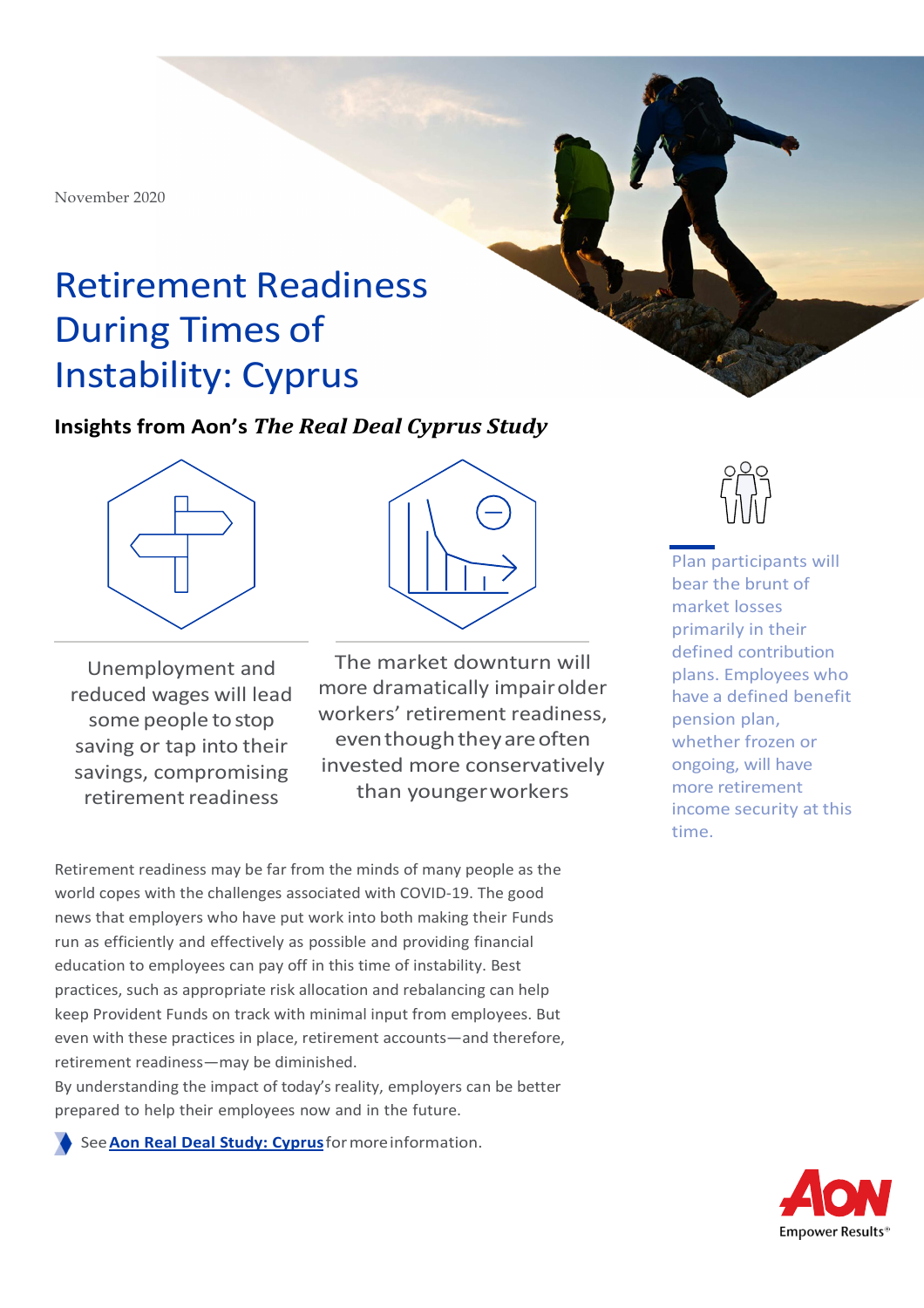# $\overbrace{p\gg}$  Disruptions in Savings are a Primary Threat to Retirement Readiness

During challenging economic times, individuals may experience reduced or lost wages within their families. In this situation, some people choose or are forced to stop contributing to their defined contribution Provident Fund or even tap into their plan balances to cover immediate expenses.

While their ultimate retirement readiness may not be an immediate concern to someone in this situation, it is helpful for employers to understand the impact of disruptions in savings or distributions from retirement accounts. When the employee is back in a more stable financial position, the employer can help the employee to get back on track for the future.

As an example, take a 43-year-old who saves 7% of their €35,000 salary and receives a one-to-one employer match on up to 5% of pay. If the participant stops saving for one year, the impact is expected to be fairly small—about a €9,000 reduction in their expected resources at retirement

(including lost match)—but only if they resume saving at their prior level of 7% the following year. A more realistic savings pattern may be to gradually ramp up by 1% a year to the prior savings level. In this scenario, the reduction in projected retirement assets at age 65 could be as much as €32,000, equating to about a 7% reduction in the standard of living they might otherwise have had in retirement.

A large distribution from a participant's defined contribution account can also have a significant impact. For the 43-yearold example, withdrawing (for example via a job change) €25,000 today could reduce the balance at retirement by about €53,000, on top of any reduction due to suspended savings. A combined projected account balance reduction of €85,000 could require the participant to either defer retirement by 5-6 years in order to be in the same position as before or retire at age 65 with an 18% reduction in the standard of living.

Keep in mind, these examples exclude any impact of market losses, which is addressed in the next section.

#### **Disruptions in Savings Example**

|                  | A 43-year-old saves 7% of their €35,000 salary and receives<br>a one-to-one employer match on up to 5% of pay       | Reduction in Projected<br>Retirement Assets at Age 65 | Participant<br>Adjustments             |
|------------------|---------------------------------------------------------------------------------------------------------------------|-------------------------------------------------------|----------------------------------------|
| برهي<br>سر<br>سر | If the participant stops saving for one year,<br>then gradually ramps up by 1% a year to the<br>prior savings level | $\mathbf{\Psi}$ £32,000                               | ~7% reduction in<br>standard of living |
| S                | If the participant also withdraws<br>€25,000 today                                                                  | $\mathbf{\mathcal{F}}$ £85,000                        | defer retirement<br>by 5-6 years       |

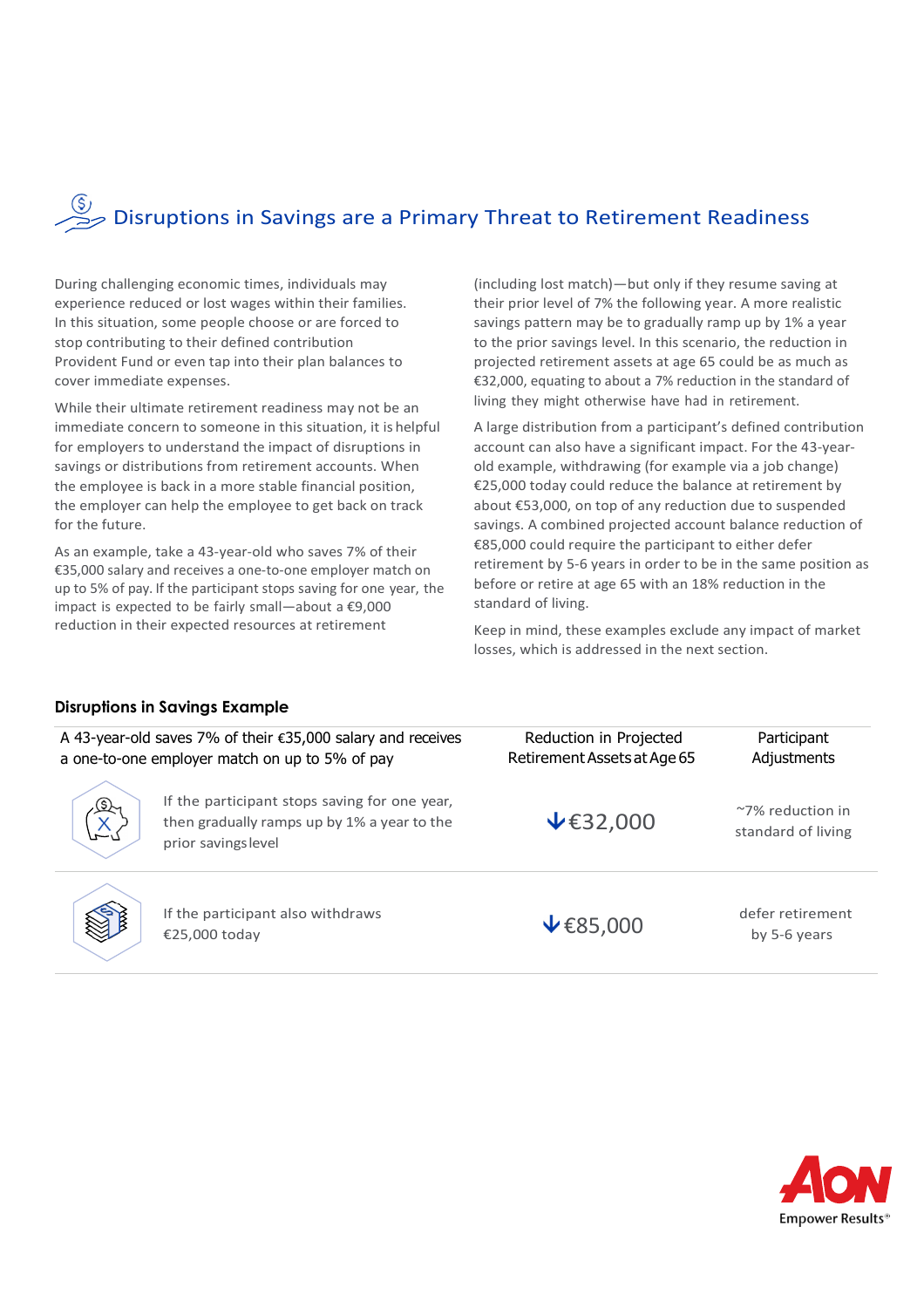# Market Losses Affect Individuals' Retirement Readiness Differently

Most people will have seen significant changes in their Provident Fund accounts during the first quarter of 2020 due to the COVID-19 pandemic and resulting market downturn. However, the consequences for retirement finances vary widely based on several factors, including:

- The asset classes each participant is invested in;
- Future market returns;
- The proportion of the participant's balance already in the plan compared to expected future contributions; and
- The number of expected years until retirement.

Even though early-career participants may be more heavily invested in riskier assets, they will have more time to recoup losses and may have smaller accounts subject to the market losses, compared to their peers who are approaching retirement and have generally larger balances.

#### **Exposure to Market Downturns Varies by Age**

Where defined contribution Provident Funds permit individual investment choice, many participants follow the general principle of de-risking as they get older, so those closer to retirement may not have seen as much change in their retirement account balances as those who are earlier in their careers. However, we note that Aon's 2020 survey of Cypriot defined contribution Provident Funds observed that the majority of DC plans do not yet offer the possibility of individual investment choice.

This crisis has highlighted the benefits of offering individual investment choices, as those closer to retirement would have incurred smaller losses if invested in a defensive portfolio compared to a balanced 'one-size-fits-all' portfolio. Given the limited amount of time that an older participant has to recoup losses prior to retirement, their primary focus should shift from growth to capital preservation. This shift is not feasible without the possibility of individual investment choice.

#### Participants' market losses vary by asset allocation, which is typically correlated with age.

#### **Typical Q1 2020 Return by Equity Allocation of Hypothetical Portfolios**



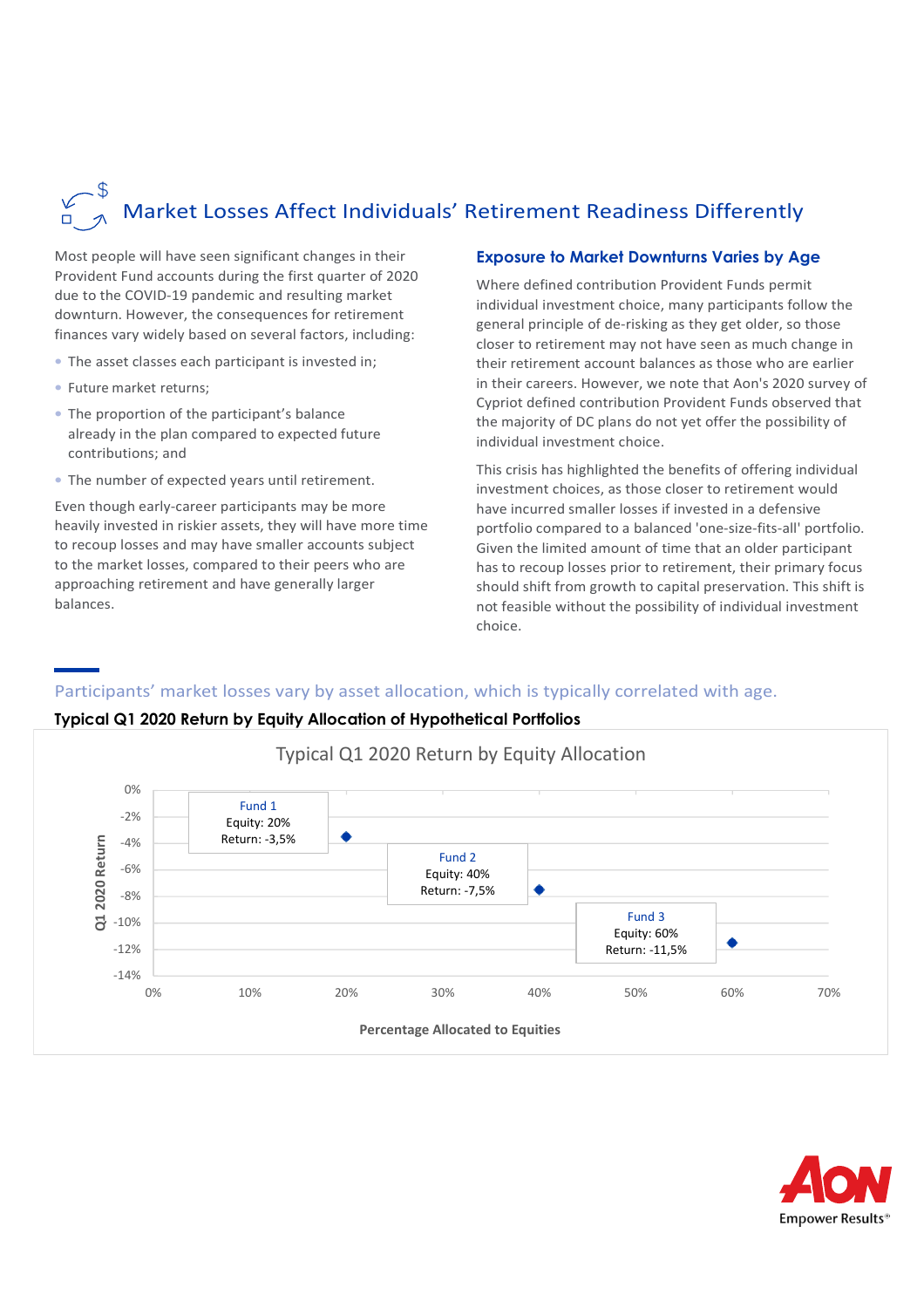#### **An Unpredictable Future**

The future investment returns on a defined contribution balance are unknown and largely out of the participant's control. Below, we have estimated the impact on retirement readiness for participants of various ages to illustrate that while those closer to retirement may not have initially experienced returns as negative as their younger peers, they will typically bear a larger burden in terms of retirement readiness when they reach retirement age. This is because younger participants have a longer period to recoup losses relative to members closer to retirement.

#### The magnitude of the strategies needed to adjust for the market downturn varies by age.

#### **Sample Participant Adjustments**

| Age | <b>Save More</b><br>0R | Retire Later<br>OR           | <b>Reduce Standard of Living</b> |
|-----|------------------------|------------------------------|----------------------------------|
| 60  | 9.5% more per year     | 11/ <sub>2</sub> years later | 7% reduction                     |
| 45  | 1.6% more per year     | 1 year later                 | 5% reduction                     |
| 35  | 0.75% moreper year     | 3⁄4 year later               | 3.5% reduction                   |
| 25  | 0.3% moreper year      | <1/2 year later              | 2% reduction                     |

For the purpose of the above illustration, we have assumed all participants are invested in the same 'Moderate Fund' in order to isolate the impact that time remaining until retirement has on retirement readiness. We have also assumed that all participants were on track to retire at age 65 before the market downturn, and therefore older participants had significantly more savings exposed to the market event. In practice, the market downturn would, on average, have a smaller impact on participants of all ages given that the average Cypriot's retirement savings is currently not on track to permit retiring at age 65.

Regardless of the assumptions used, the message is clear; the impact of negative returns on retirement readiness is greater for older participants because they do not have as much time prior to retirement to recover from losses.

Retirement shortfall = the gap between retirement needs and retirement resources





**Baseline retirement age** 65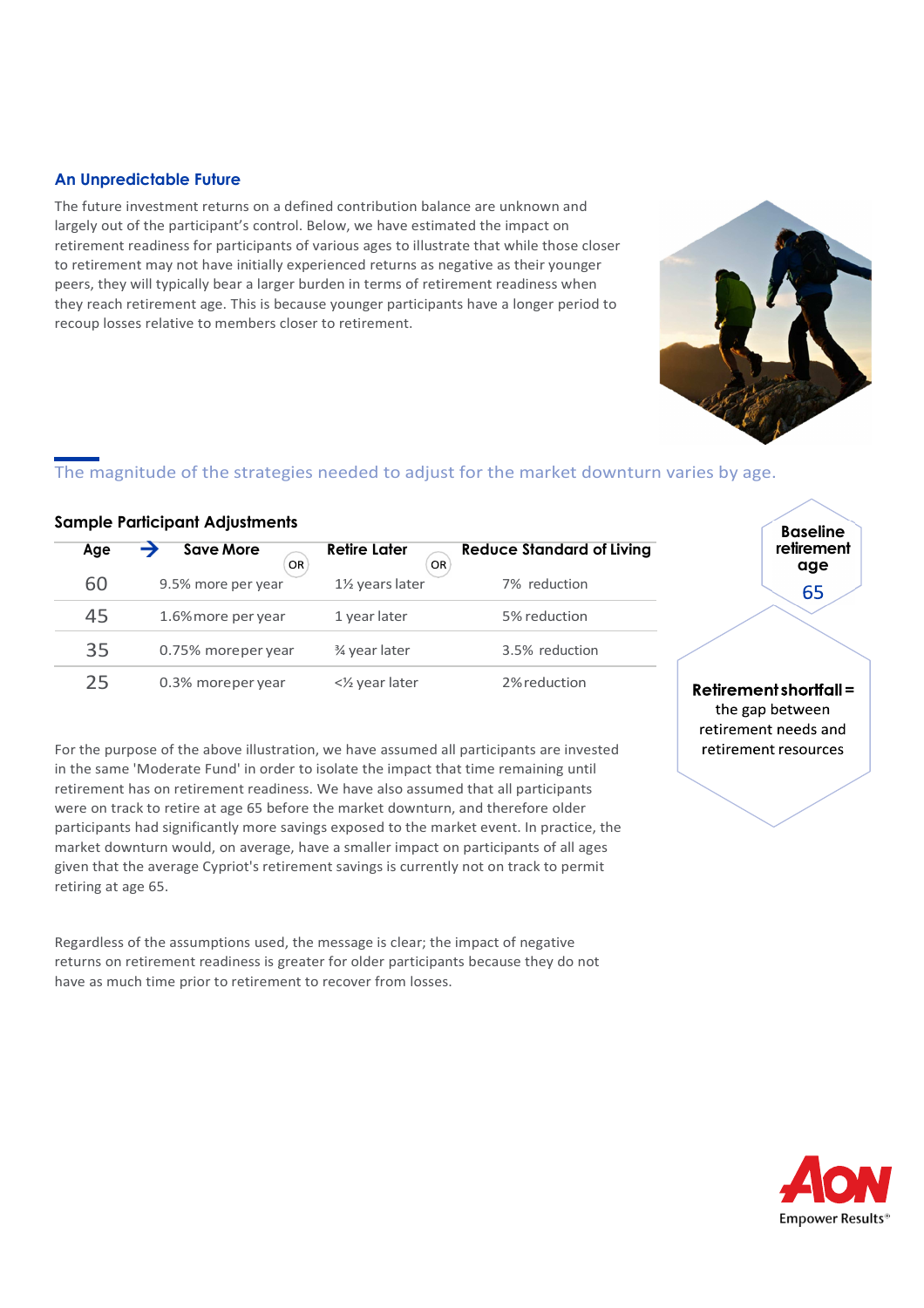#### **How Might Participants Respond to Changes in Their Retirement Readiness?**

Ultimately, this market downturn may impair retirement readiness, depending on how future returns play out. Employees may have to save more, retire later, or prepare themselves for a lower standard of living in retirement.

Negative returns are typically more severe for younger participants. However, because they may have smaller current balances and the opportunity to make up losses over several decades in the future, the typical 25-year-old's retirement readiness picture is largely unchanged.

For a sample 60-year-old participant, this decline in assets may increase their retirement income shortfall by 0.5 times final pay. The participant has three primary strategies to adjust for this additional shortfall:



• Save an additional 9.5% of pay every year until an age 65 retirement;



 $\mathcal{P}$ 

• Defer retirement by 11/<sub>2</sub> years; or

• Reduce their standard of living in retirement by an additional 7%.

#### **Impact of Market Downturn on 60-Year-Old Sample Participant - Moderate Recovery Scenario**





As Multiple of Final Pay

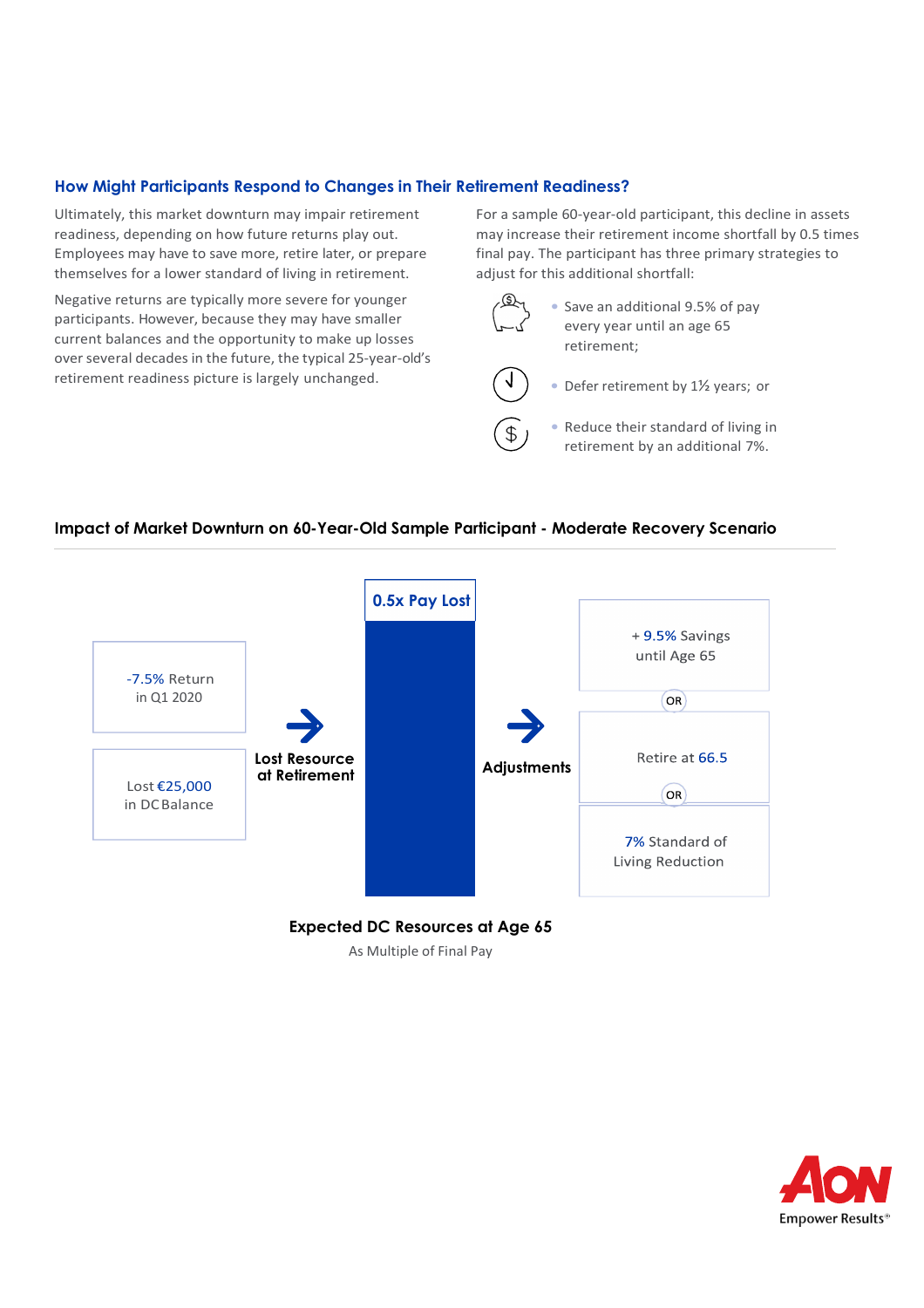## What Can Employers / Provident Funds Do?



#### **Managing Now**

Employers can promote the financial education, access to advice, services, and tools that may not be available to employees. They should consider communications that respond to the current crisis, helping employees to recover and understand any changes available in their retirement plans. Providing and promoting these resources can help employees make informed decisions about their retirement contributions, investments, and any new loans or withdrawals.

#### **Stabilizing Financial Wellbeing**

As we emerge from this crisis, many employees will need to establish or beef up their emergency funds, reconfigure their budgets, resume paying off debt, and more before tackling their retirement saving, investing, and planning. Employers should consider whether they have the appropriate financial wellbeing initiatives in place to support their employees.

#### **Planning for the Future**

This crisis has highlighted the benefits of offering individual investment choices in Provident Funds, as well as lifetime pension options that provide stable retirement income. The relative benefit of lifetime pension options may not be applicable in Cyprus *at present*, given the current tax exemption of lump sum benefit payments which is not extended to lifetime pension payments. Employers should review the retirement readiness of their population in order to determine the most effective strategies that will enable employees to most efficiently and effectively save for retirement.

For more information on Aon's Retirement solutions, visit *aonsolutions.com.cy and map.fund*